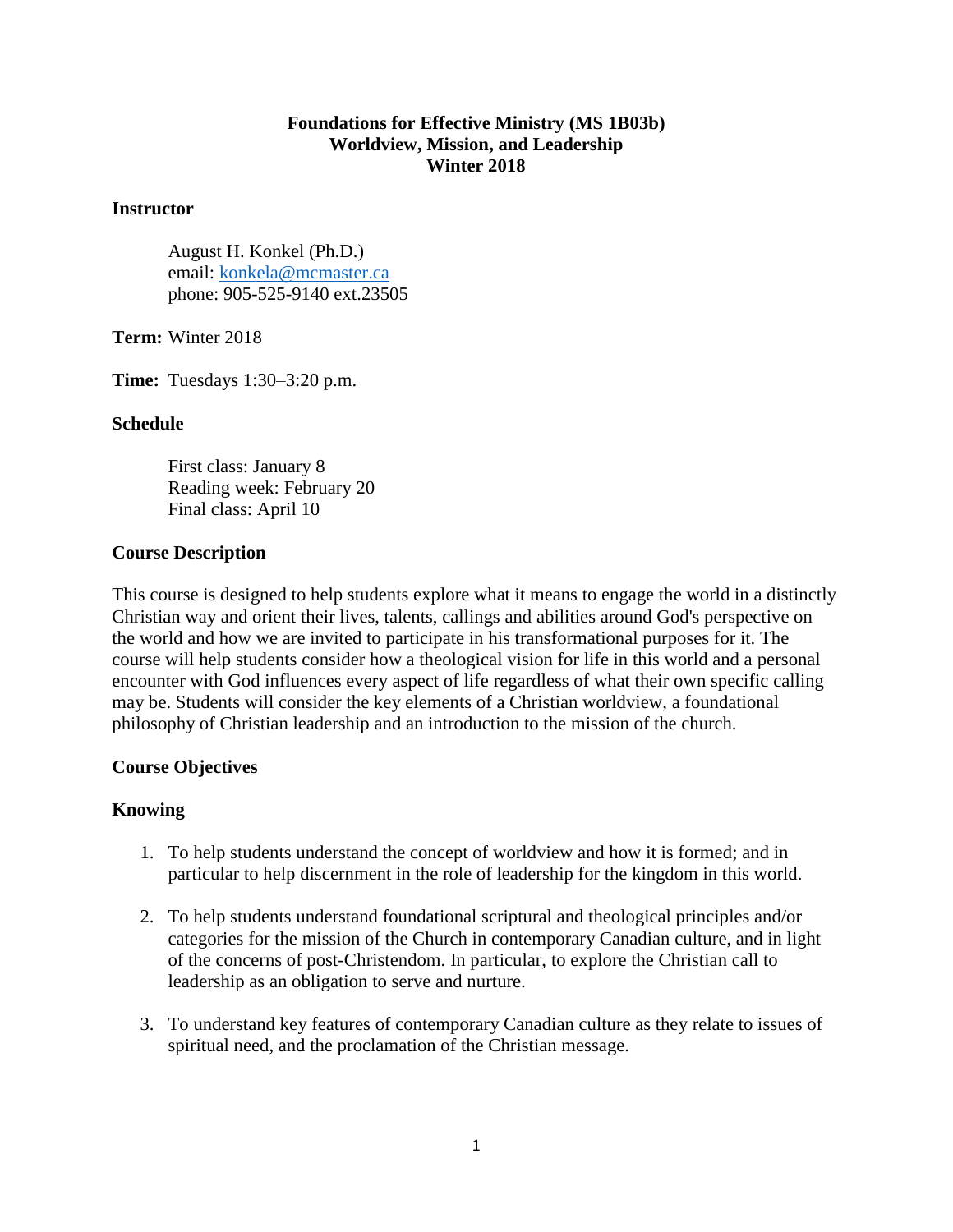4. To help students understand foundational scriptural and theological principles for leadership in the church in contemporary Canadian culture, and how we can, through a ministry of leadership, call those in secular leadership to embrace these same principles.

## **Being**

- 1. To encourage reflection and integration in terms of personal, congregational, and political aspects of Christian identity.
- 2. To help students develop confidence in their own ability to proclaim the Christian gospel and lead a congregation in evangelistic enterprise.
- 3. To develop a clear connection between one's inner life as a Christian leader and one's effectiveness as a Christian leader.
- 4. To help students develop confidence in their own unique, God given style of leadership.

## **Doing**

- 1. To help students develop and/or hone their own worldview, and through this to influence their environment through Spirit-led leadership.
- 2. To help students develop their own philosophy of mission and evangelism for their lives and the church.
- 3. To equip students with relevant strategies for leadership development and practice that will inform their engagement and influence in all their communities of service.

# **Class Ethos**

A core value of our class is that it is a "learning community," designed to be a place where each member of the community can grow through positive affirmation and constructive input. We should all come to the community as people in process, open to be deconstructed and formed through our mutual learning experience.

It is the professors' responsibility to empower each class member as a learner by treating each student with respect and dignity. We come to position ourselves as fellow learners in the community and to offer information, reflection, experience and questions for us to reflect on together. Further, it is our responsibility to give good evaluation and feedback to your thinking, both as you offer it to the class and through written work so that your growth through this class can be maximized as a result of our collaboration.

As a responsible member of our learning community students will be expected to commit themselves to the class throughout the semester. This means that all class interactions will be an endeavor to treat all members of the class with respect and dignity. Attendance is required as student presence is necessary for the community (that is the class) to function at an optimal level.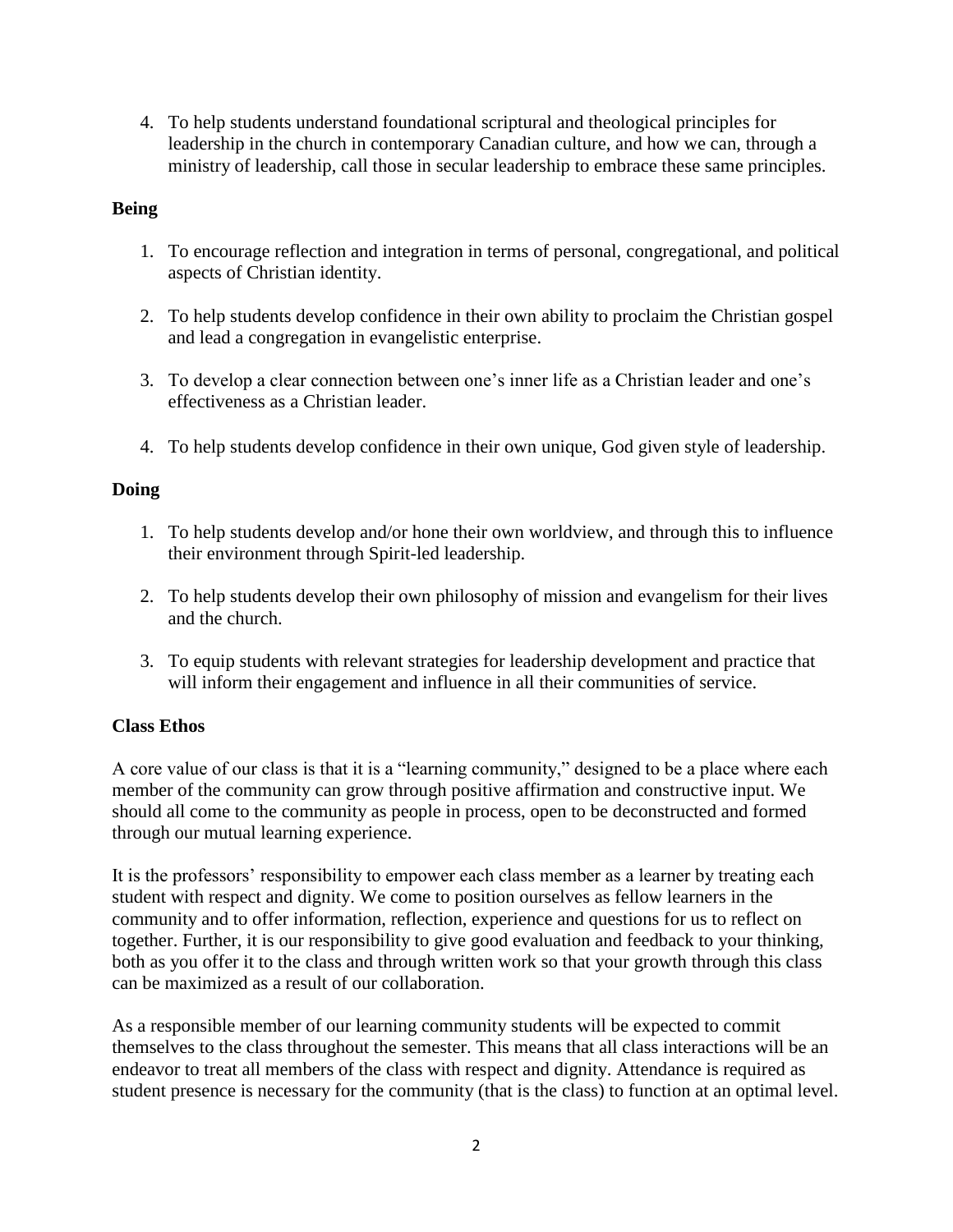Assignments should be handed in on time and in good order. All late assignments will be docked at the rate of 2% for each day (including weekends) late. Assignments can be submitted in hard copy on standardized paper or electronically in a word document.

The professor is available and would welcome making connections with each student outside class time. Please feel free to make an appointment if there is any way that he can assist your learning experience in this course.

# **Course Topics for Winter Term**

Articulating a Biblical Theological *Weltanschauung* Earth and Humanity in the *Primeval History* Earth and Humanity in the Psalms *Missio Dei* in Old Testament Theology *Missio Dei* in New Testament Theology Biblical foundations of leadership Leadership in times of conflict Leadership of mission in contemporary context Profiles of Leadership

# **Required Texts**

The following texts are in addition to the texts already assigned in MS 1A03 in the Fall semester; those texts will be required for this section of the course as well.

Levenson, Jon D. *Creation and the Persistence of Evil*. Princeton: Princeton University Press, 1988.

Smith, James K. A. *Who's Afraid of Post Modernism?* Baker Academic, 2006.

Jacobsen, Eric O., ed. *The Three Tasks of Leadership: Worldly Wisdom for Pastoral Leaders*. Grand Rapids / Cambridge: Eerdmans, 2009.

De Bono, Edward. *Six Thinking Hats*, Revised and Updated, UK: Penguin, 2000.

# **Course Requirements**

1. Church mission in a post modern world (Due Feb. 6; 3000 words; 35%)

Consider the insights of Levenson, Smith, and Beach into how Christian faith is the only rational response to the relativist amorality of a post modern world (Conrad Black, *National Post*, March 21, 2015; class handout). The mission of the church is to provide an articulation of this faith intelligible to a post modern world, both to the elites and to popular culture.

Explain the Biblical perspective of the necessity of faith in a violent world as shown by Levenson; show how post-modernism offers opportunities for the articulation and life of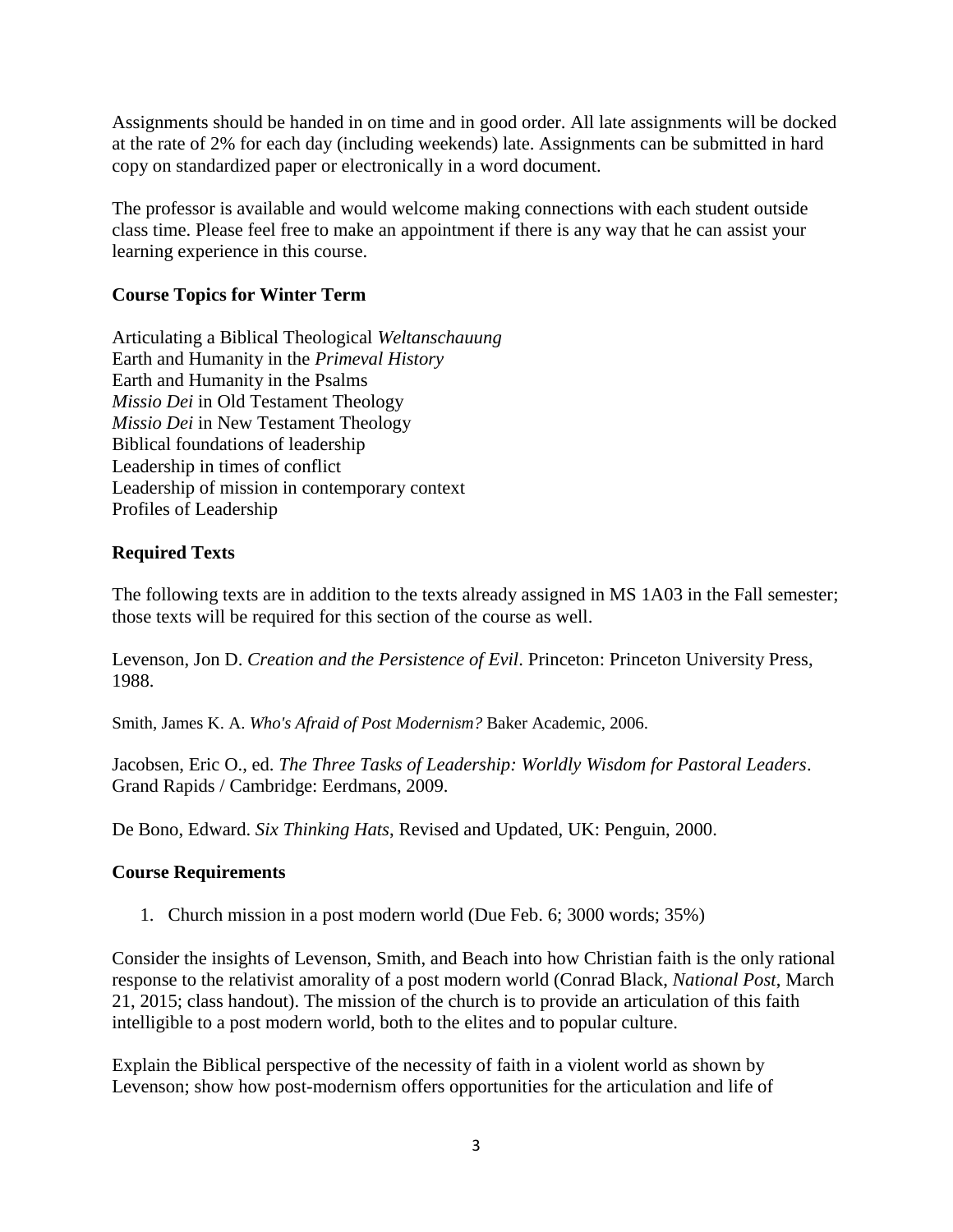Christian faith as explained by Smith; and show how the church in exile may be a place of hope as analyzed by Beach.

The paper should address practical aspects. How can the church be heard against the disdain of mass media and much of social media? How can the church be a place of refuge and strength for the faithful and the "poor in spirit"?

This is a thought paper, not a research paper. The student is welcome to use all resources useful for the above assignment, the paper must be done according to proper research style. This paper must show the critical importance of Christian faith in a world of *hubris*, in which the faith of most people is in the non-existence of anything greater than themselves. The purpose of the paper is to show how the church gives expression to this faith as a light to the nations (Isaiah  $42:5-6$ ).

2. A Biblical theology of leadership and practice (Due March 6; 2000 words; 20%)

This paper should establish a biblical foundation for Christian leadership and an analysis of contemporary approaches to leadership in church ministry. The paper should demonstrate comprehension of course materials and the texts of De Bono and Jacobson.

- 3. Profile in leadership
- 3.1 Paper: Profile in leadership (Due April 10; ca. 2000 words; 20%)

Choose one person/leader from history or contemporary times and spend time studying that individual's life, personal development, leadership development, and approach to leadership. This person could be a "famous" leader or someone who has had particular influence on you, however this must be someone who has had the responsibility of leading an organization, a church, or a specific group of people (this person *cannot* be a relative or family member). Study the chosen leader and develop a leadership profile. The paper should address questions like: what shaped them? What were their personal habits? How did they develop as a leader? What were their accomplishments as a leader? What practices made them effective? What practices did they engage in that were not effective? How did they bring a Christian worldview to bear on their leadership? How did their lives contribute to the mission of God in the world? This profile does not have to be exhaustive but it should provide a clear, accurate and insightful look at a particular leader and how they conducted themselves as a leader. If the person is someone who is personally known to you, and there are no written sources to refer to, a personal interview should be conducted with the person and that interview, with its date and place should be included in the bibliography.

Due date is April 10 for all papers. Those that present before the final class date may integrate class discussion into their paper.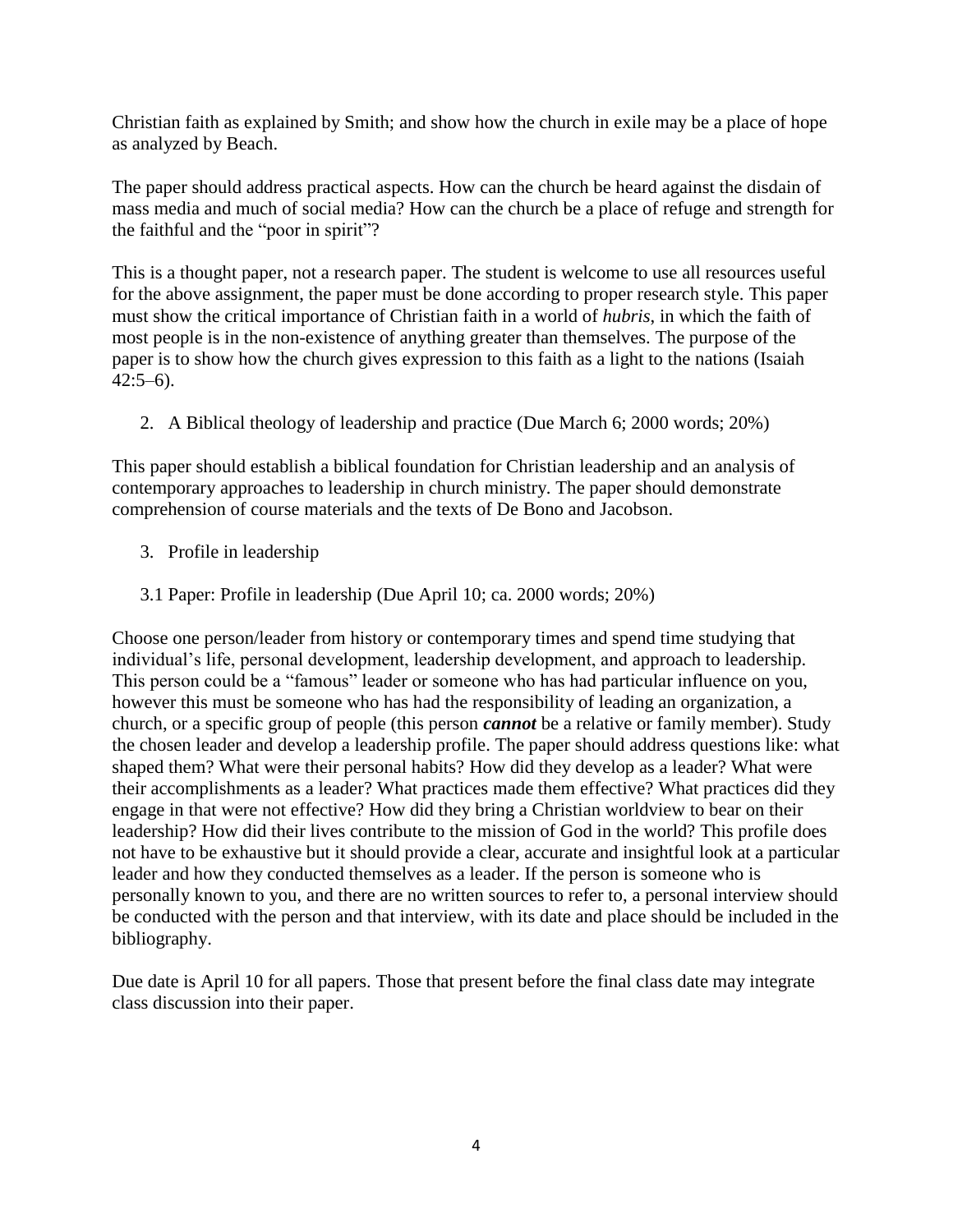3.2 Presentation: Profile in leadership

The profile of your chosen leader will be presented to the class (in an individual presentation) toward the end of the semester. The presentation should describe the leader and his/her general biography and should address some of the questions presented in the assignment description given above. The presentation should also include some kind of visual element(s) that enhances the presentation. During and/or following the presentation opportunity for questions and discussion should be given in order to facilitate class interaction. The presentation should be approximately 20 minutes in length. If in doubt about how to prepare for this presentation ask the course instructors for direction on a suitable course to pursue.

The class presentation will constitute 15% of the second semester grade. The exact due date will be determined early in the winter semester.

4. Class participation: 10%.

This course is intended to be a dialogue-rich class, participation is critical.

# **Bibliography**

Updated bibliography will be distributed in class.

# **Course Policies**

Textbook Purchase – All required textbooks for this class are available from the College's book service, READ On Bookstore, Room 145, McMaster Divinity College. Texts may be purchased on the first day of class. For advance purchase, you may contact READ On Bookstore, 5 International Blvd, Etobicoke,Ontario M9W 6H3 : phone 416.620.2934; fax 416.622.2308; email [books@readon.ca.](mailto:books@readon.ca) Other book services may also carry the texts.

Academic Dishonesty – Academic dishonesty is a serious offence in the academic world that may take any number of forms, including plagiarism, the submission of work that is not one's own or for which previous credit has been obtained, and/or unauthorized collaboration with other students. Academic dishonesty can result in severe consequences, e.g., failure of the assignment, failure of the course, a notation on the transcript, and/or suspension or expulsion from the College. It is your responsibility to understand what constitutes academic dishonesty. Please refer to the McMaster Divinity College Statement on Academic Honesty located at http://www.mcmasterdivinity.ca/programs/rules-regulations

Style – All stylistic considerations (including but not limited to questions of formatting, footnotes, and bibliographic references) must conform to the McMaster Divinity College Style Guidelines for Essays and Theses

http://www.mcmasterdivinity.ca/sites/default/files/documents/mdcstyleguide.pdf Failure to observe appropriate form will result in grade reductions.